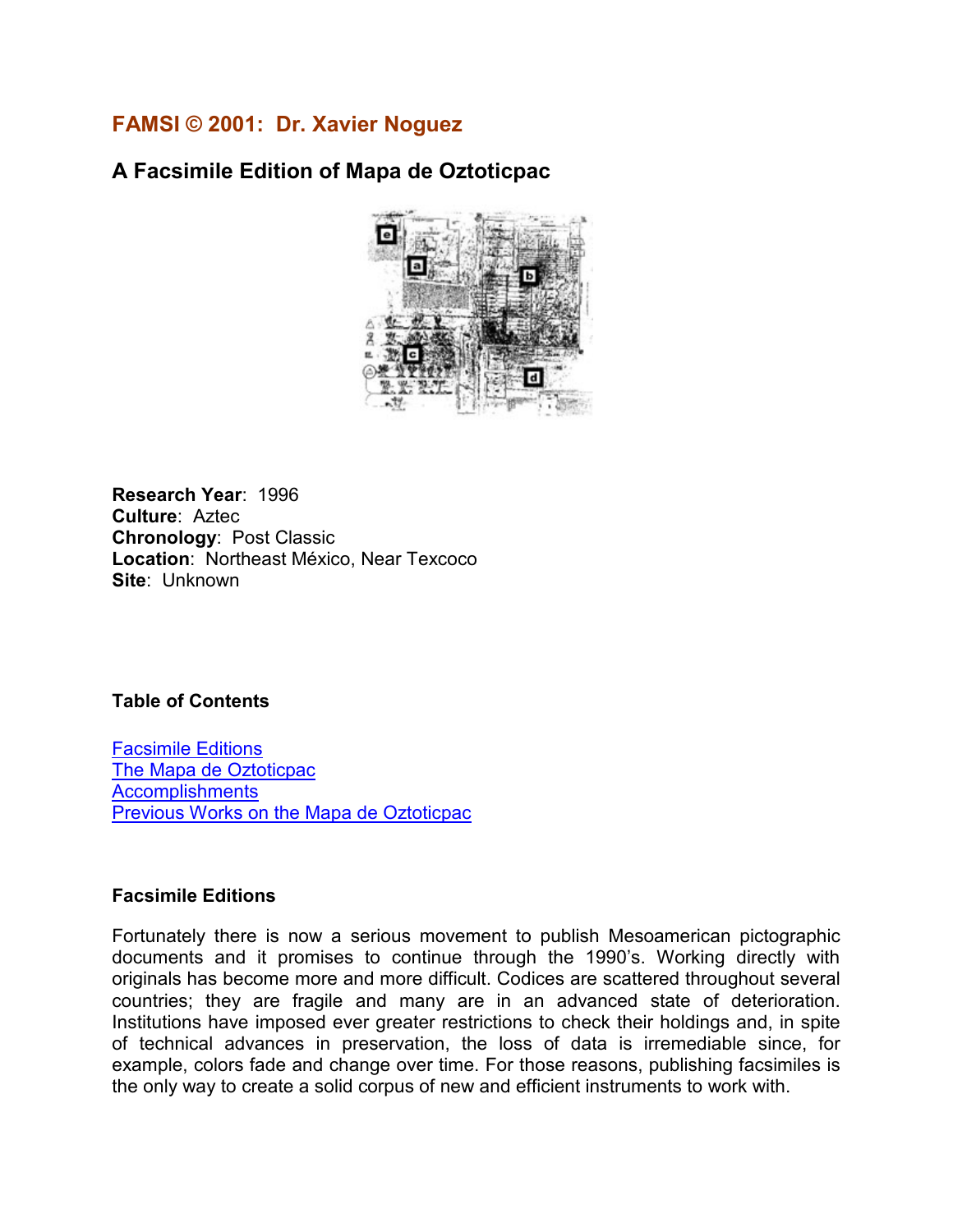### <span id="page-1-0"></span>**The Mapa de Oztoticpac**

*Mapa de Oztoticpac* is one of the earliest Indian pictorial documents painted after the Spanish conquest of Central México. It is a first class codex which deserves to be adequately reproduced. The *Mapa* comes not from the town of San Nicolás Oztoticpac, situated in the municipality of Otumba, in the northeast section of the State of México; rather it refers principally to a still unidentified place very close to the city of Texcoco, east of México City. It measures 96 by 105.6 centimeters and was painted on *amatl* paper. It is well preserved though it does show evidence of having been folded in four parts.

We are not speaking here of dramatic and colorful scenes. It is, rather, a complex document which is pragmatic in character, without spectacular illustrations such as those we find in Precolumbian and early Colonial religious codices. But its content is of great interest. Besides cadastral information, it contains different types of data we will mention further on.

We do not know how or when the Library of Congress (Washington, D.C.) acquired the *Mapa*. By 1905 the *Mapa* is reported in the possession of the Library. Today it is kept in the Geography and Map Division, with the number 247. The only published photographs of the document are black and white and they do not do justice to the images in the original. These were drawn with great precision and practiced the same integration of native and European elements as are found in other pictographs from Acolhuacan (the area east of México City, whose political center was Texcoco). A color photograph is available, but it is so small it can't be used for purposes of research.<sup>1</sup>

The origin of the document can be directly linked to the fate of Don Carlos Ometochtli Chichimecatecuhtli or Chichimecatecólotl. Don Carlos was a member of the Acolhua nobility which had ruled the area since the 15th century. He was the son of Nezahualpilli Acamapichtli and the grandson of the celebrated Nezahualcóyotl Acolmiztli.

At that time the bishop Juan de Zumárraga (1476-1548), a Franciscan friar, had been appointed Apostolic Inquisitor Against Depraved Heresy and Apostasy in the Capital of México and throughout the Bishopric. In a strange and extreme case of unnecessary cruelty toward the *pipiltin* (Indian nobility) of the recently conquered communities, Zumárraga, in 1539, ordered that Don Carlos be captured and tried. He was accused, among other things, of idolatry and concubinage along with practicing pagan sacrifices.

 <sup>1</sup> See John R. Hébert (editor), 1492. *An Ongoing Voyage*, Washington, The Library of Congress, 1992, p. 139.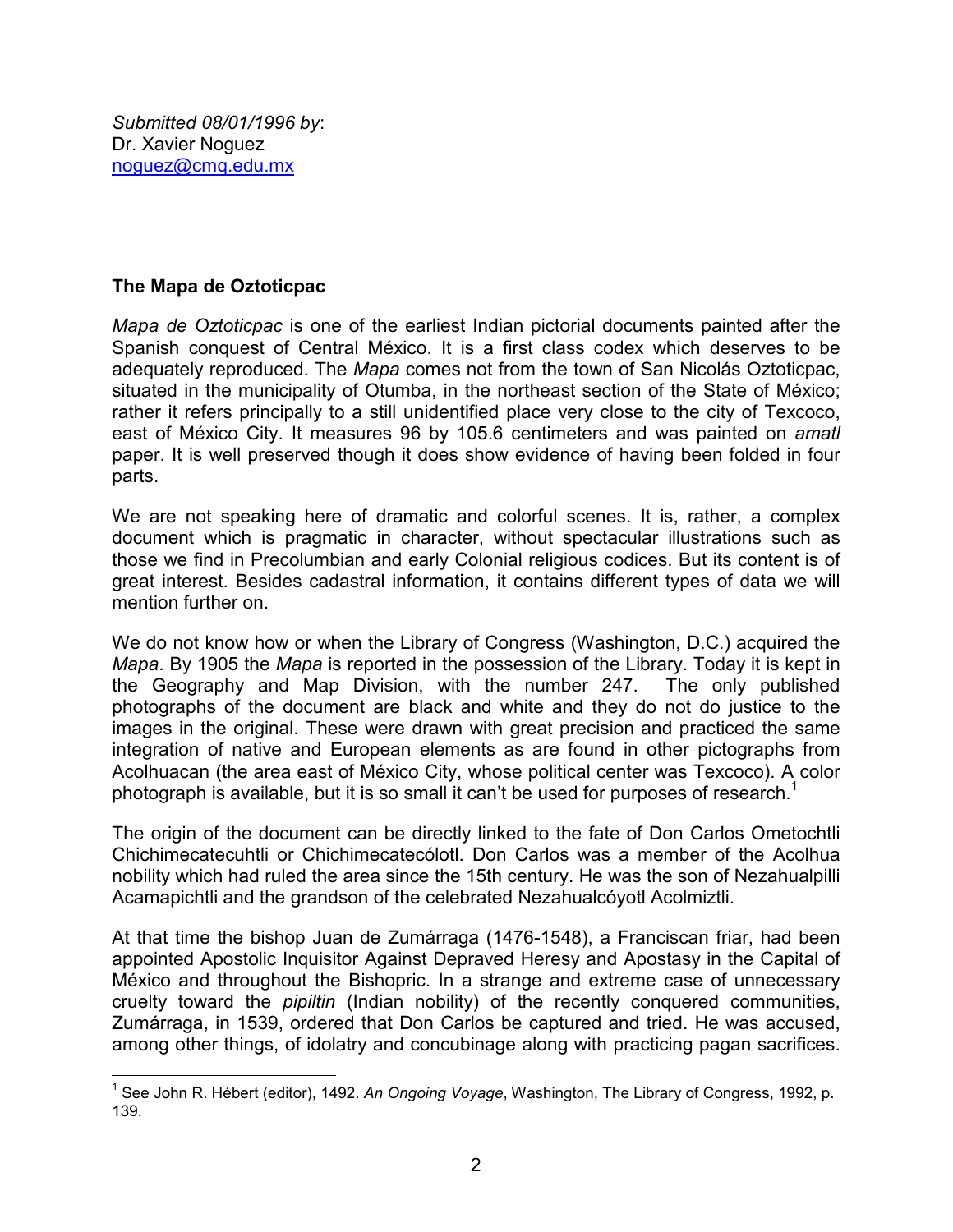The same year, he was condemned to death by fire and all of his worldly goods were confiscated.<sup>2</sup>

This harsh punishment against a close member of the family of the great Nezahualpilli provoked a great scandal among the indigenous noblemen. It also generated a goodly number of problems, one of which was the subsequent protection of the patrimony of the Acolhua nobility (cultivated fields and orchards of transplanted European fruit trees) which had been in the hands of Don Carlos.

From these circumstances, it is inferred that the Mapa de Oztoticpac was prepared to defend the properties of the nobility of Texcoco. It was probably ordered by the *tlatoani* (native ruler) Don Antonio Pimentel Tlahuilotzin, who governed Texcoco between 1540 and 1546. $3$  The texts which accompany the pictography mention the estate of Don Carlos and that of his brother, Fernando Cortés Ixtlixóchitl.

As it was previously stated, this is a fairly early document, prepared between 1540 and 1541. It describes, among other important affairs, how the recently conquered Indian nobility was using mechanisms of litigation and the presentation of legal evidence within the Spanish system.

Let us take a look at the content of the pictography. Approximately three fourths of the document presents registered holdings through the use of a complex traditional measuring system (**Figure 1a, b and d**). The plots of land and the buildings that are illustrated were located at one time in *barrios* (wards) not far from Tezcoco. Also, because the *Mapa* is the oldest known registered example of a legal suit related to agriculture, it gives us valuable information about the grafting of fruit trees as practiced in the 1540s, in the heart of the Acolhuacan.

The last fourth of the manuscript, located in the lower left [\(Figure 1c\)](#page-3-0), illustrates an interesting series of 20 tree trunks which are grafted with branches of European fruit trees. We recognize pomegranate, quince, apple, pear and peach along with vineyards. On one side of the scene four place glyphs appear. They correspond to Texcotzinco, Cuauhyácac, Tlaxomolco, and Oztoticpac.

 2 This decision is in direct contrast to the generally benevolent administration of Zumárraga. He was harshly criticized by the Spanish crown, so much that Indians were removed from the jurisdiction of the Inquisition. The prohibition later formed part of the *Leyes de Indias*.

<sup>3</sup> Cline, "*The Oztoticpac Lands*…" in Ristow, *A la Carte*…, p. 13.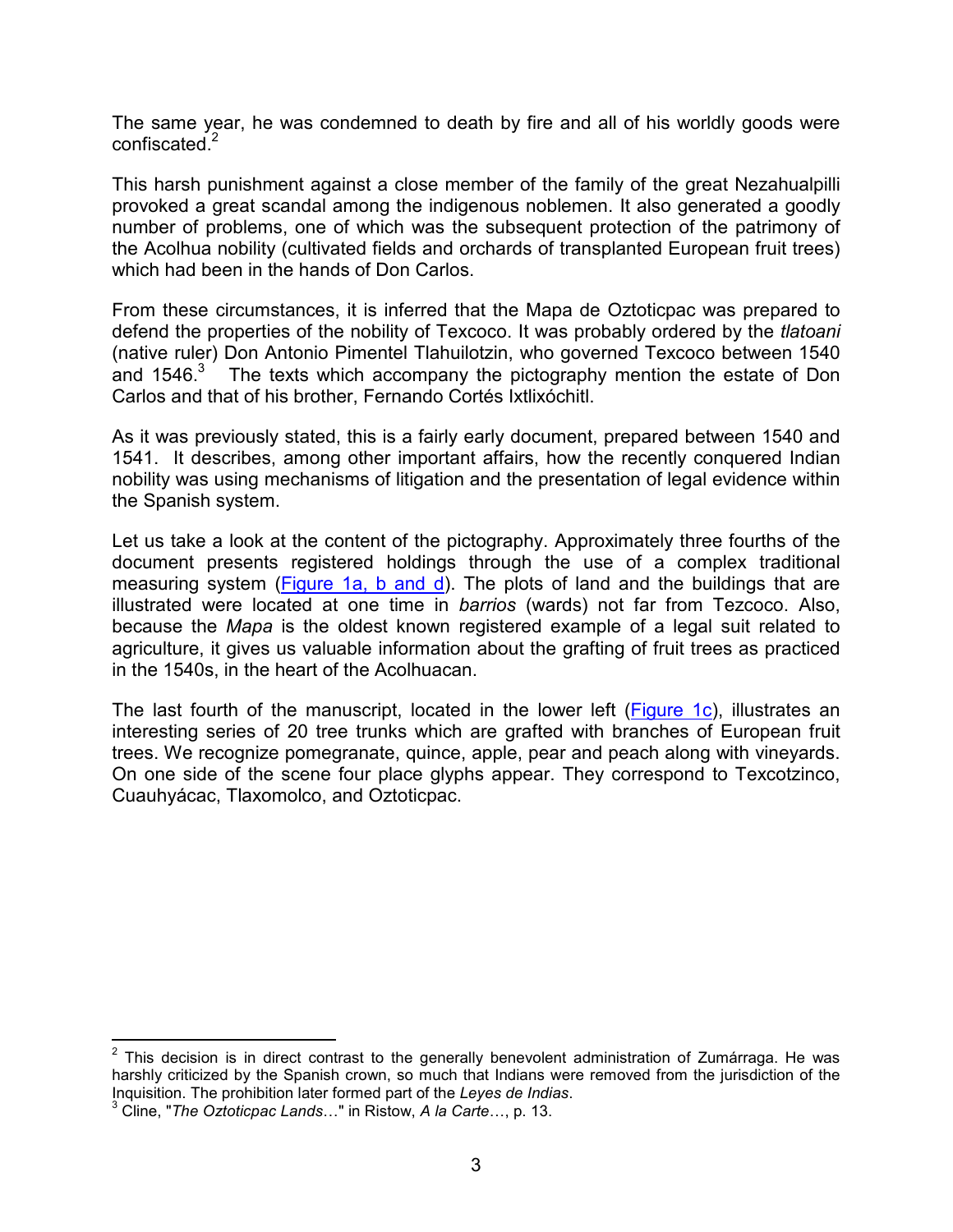<span id="page-3-0"></span>

**Figure 1. The** *Mapa de Oztoticpac***.** 

The reason this information was included seems to derive from a suit brought in 1540 on behalf of Pedro de Vergara who asks that the grafted orchards, at one time in the possession of Don Carlos Ometochtli, revert to him. It seems that Vergara had not concluded a transaction with Don Carlos involving the grafting of the trees. The grafted trees had been confiscated by the Inquisition and were sold, along with the land plots, to Alonso de Contreras.

All cadastral information is accompanied by texts varying in length. They are written in Spanish and Náhuatl, and in addition to Oztoticpac, they mention Texcoco and Tollantzinco (in the State of Hidalgo). Seventy-five autonomous sections of land appear in the upper right of this section. These parcels of land appear to have been donated to Don Carlos Ometochtli by Fernando Cortes Ixtlixóchitl.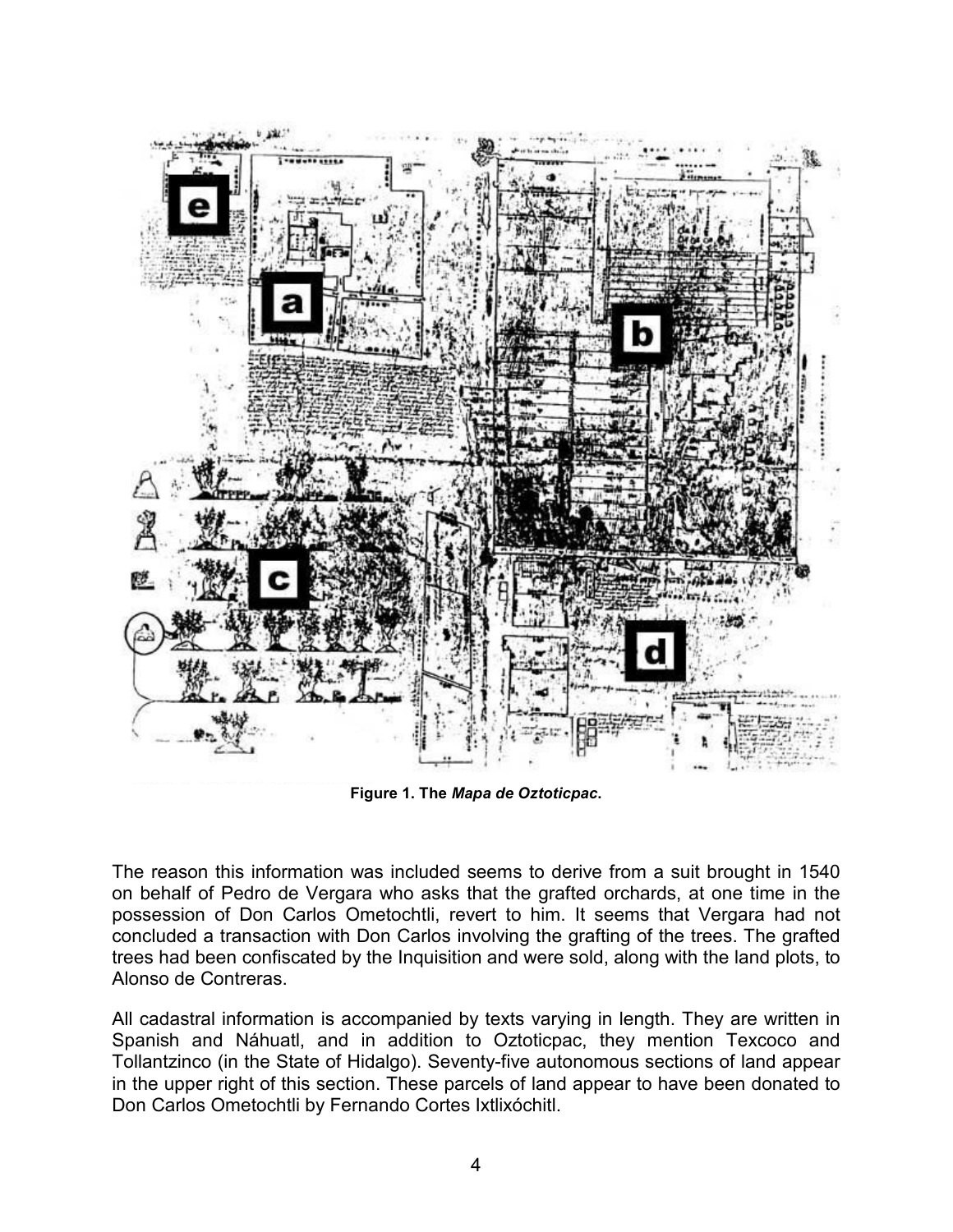In the section corresponding to the lower right [\(Figure 1d\)](#page-3-0) more plots of land are represented. They have not yet been identified but may refer to Octipac, Tototzinco, Apocopan, Hueiatl and Atlxocopan. Mention is made of individuals such as Huehuexoxol, grandfather of the mother of Don Carlos Ometochtli, and the quantity of blankets given in payment for the lands.

The upper left section is extremely interesting [\(Figure 1a](#page-3-0)). The drawings of lands and the diagram of various buildings located inside an enclosure are of a startling similarity to *Fragment VI* of the Humboldt Collection [\(Figure 2\)](#page-5-0). This interesting pictographic fragment dates from between 1545 and 1546. $4$  It consists of a drawing on a piece of *amatl* paper and measures 20 by 21 centimeters. It is now owned by the German State Library of Berlin.

 4 See Eduard Seler, "The Mexican Picture Writings of Alexander Von Humboldt" in *Bulletin of the Bureau of American Ethnology* (Washington, D.C.), no. 28, 1904. Recently the Fragment has been reproduced in Alexander Von Humboldt, *Vistas de las cordilleras y monumentos de los pueblos indígenas de América*, contributions by Charles Minguet, Jean-Paul Duviols, Jaime Labastida, Eduardo Matos Moctezuma, Mercedes Olivera and Cayetano Reyes, 2 vols., México, Smurfit Cartón y Papel de México and Siglo XXI Editores, 1995, vol. II, plate 12: "*Pièce de procès en ecriture hièroglyphique*."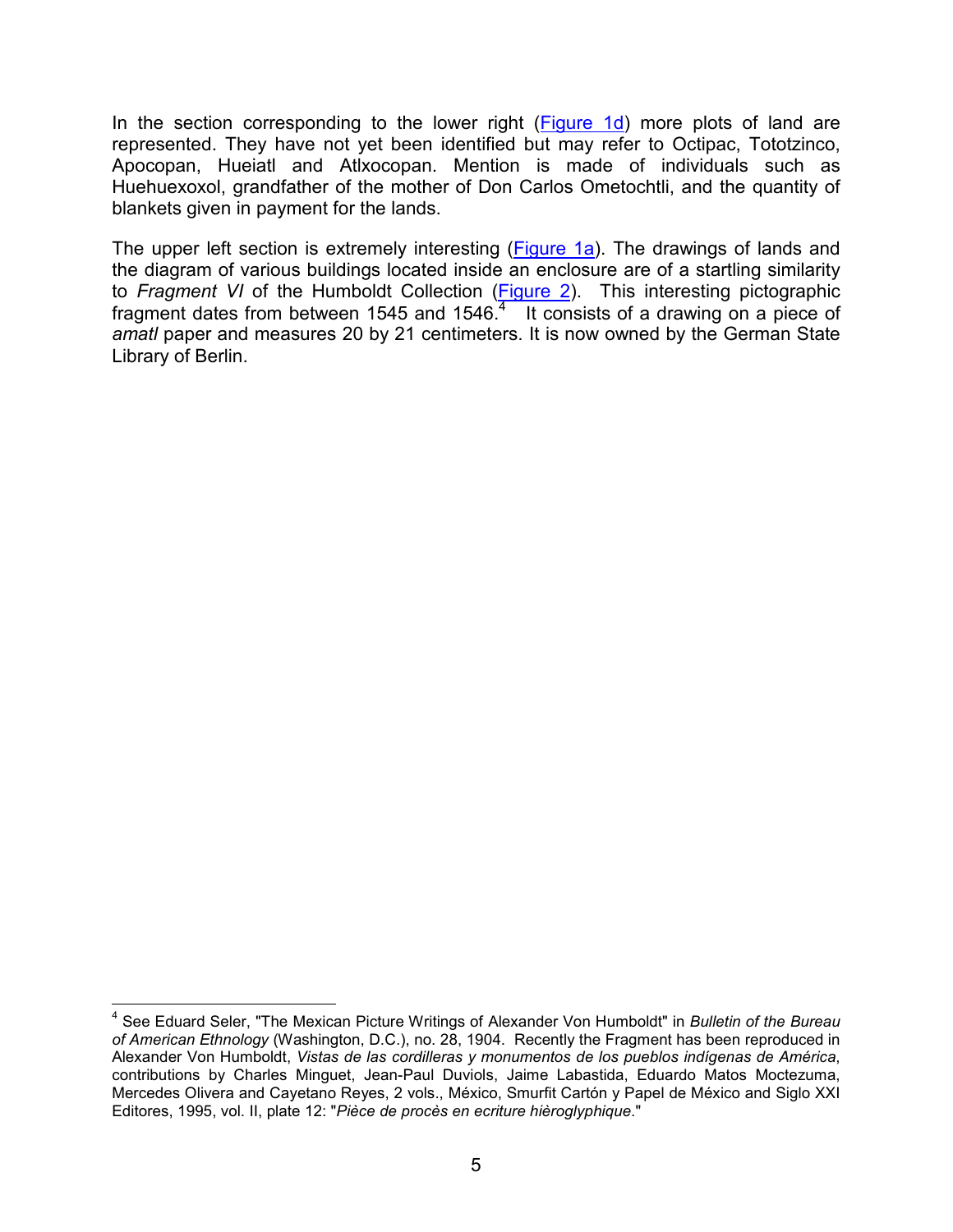<span id="page-5-0"></span>

**Figure 2.** *Fragment VI* **of the Humboldt Collection.** 

It presents the same building complex seen in the *Mapa de Oztoticpac* along with an interesting group of seven individuals. Six of them are Spanish officials and the seventh, an Indian governor, is probably Don Antonio Pimentel Tlahuilotzin. In contrast, the *Mapa de Oztoticpac* contains long glosses that don't appear in *Fragment VI*. Combining the information to be found in both documents, we can infer that they speak about the patrimony or estate belonging to the lineage of the Acolhua *pipiltin* who inhabited the palaces (*tecpancalli*) built by Quinatzin in the 14th century and which were utilized by Don Carlos Ometochtli and his wife Doña Maria beginning in 1532.

Finally, as though it were an autonomous subsection, a parcel of land was drawn in the upper left corner [\(Figure 1e](#page-3-0)). The actual parcel was located in Tollantzinco (State of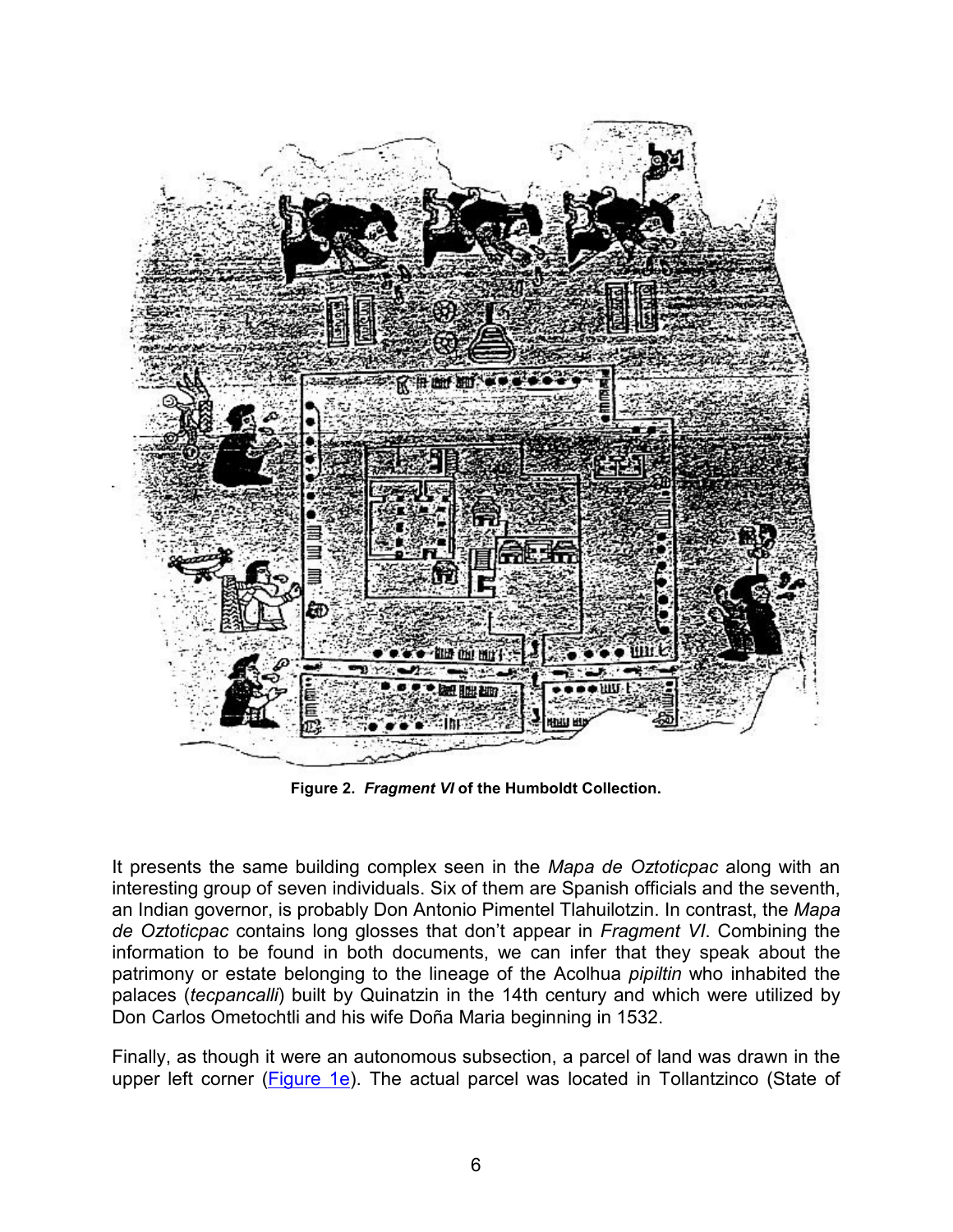Hidalgo), and the gloss added in Spanish reads "this is because it is not certain that Ixtlixochitl gave this to Don Carlos who claimed ownership".

Apart from the cadastral sections of the *Mapa de Oztoticpac*, the rest of the manuscript evidences a strong European influence: the drawings are more oriented toward the perceptual than the conceptual. The European presence is notable when we regard the place glyphs. Take, for example, the way glyphs for cave (*óztotl*) and skein (*icpatl*) were combined to form a word for the place name in Codex Mendoza (Figure 3) and its counterpart in the *Mapa de Oztoticpac* [\(Figure 1c](#page-3-0), circle).<sup>5</sup>



**Figure 3. The place name in the** *Codex Mendoza***.** 

The various representations of lands were not drawn using the same scale, but they express a model that can serve as an adequate reference for practical uses. This is in contrast to the ritual or figurative spaces we find in some of the Precolumbian Mixtec documents from Oaxaca or the still elusive Borgia group. The *Mapa* does not deal with extensive territories as the ones shown in Codex *Xólotl*, for instance. The *Mapa* comes closer in concept to the so called *Códices indigenas de algunos pueblos del Marquesado del Valle de Oaxaca…*, the *Fragment VIII* of the Humboldt Collection, the *Codex Santa María Asunción*, the *Codex Vergara*, the *Códice de las posesiones de don Andrés*, or some sections of the *Codex Tepetlaoztoc* or *Kingsborough*. 6

 $\overline{a}$ <sup>5</sup> *Codex Mendoza*, folio 10 v.

<sup>6</sup> The *Plano parcial de la Ciudad de México ("Plano en papel de maguey*") is a map of considerable size, measuring 238 by 168 centimeters. The original is kept in the *Sala de Testimonios Pictográficos* at the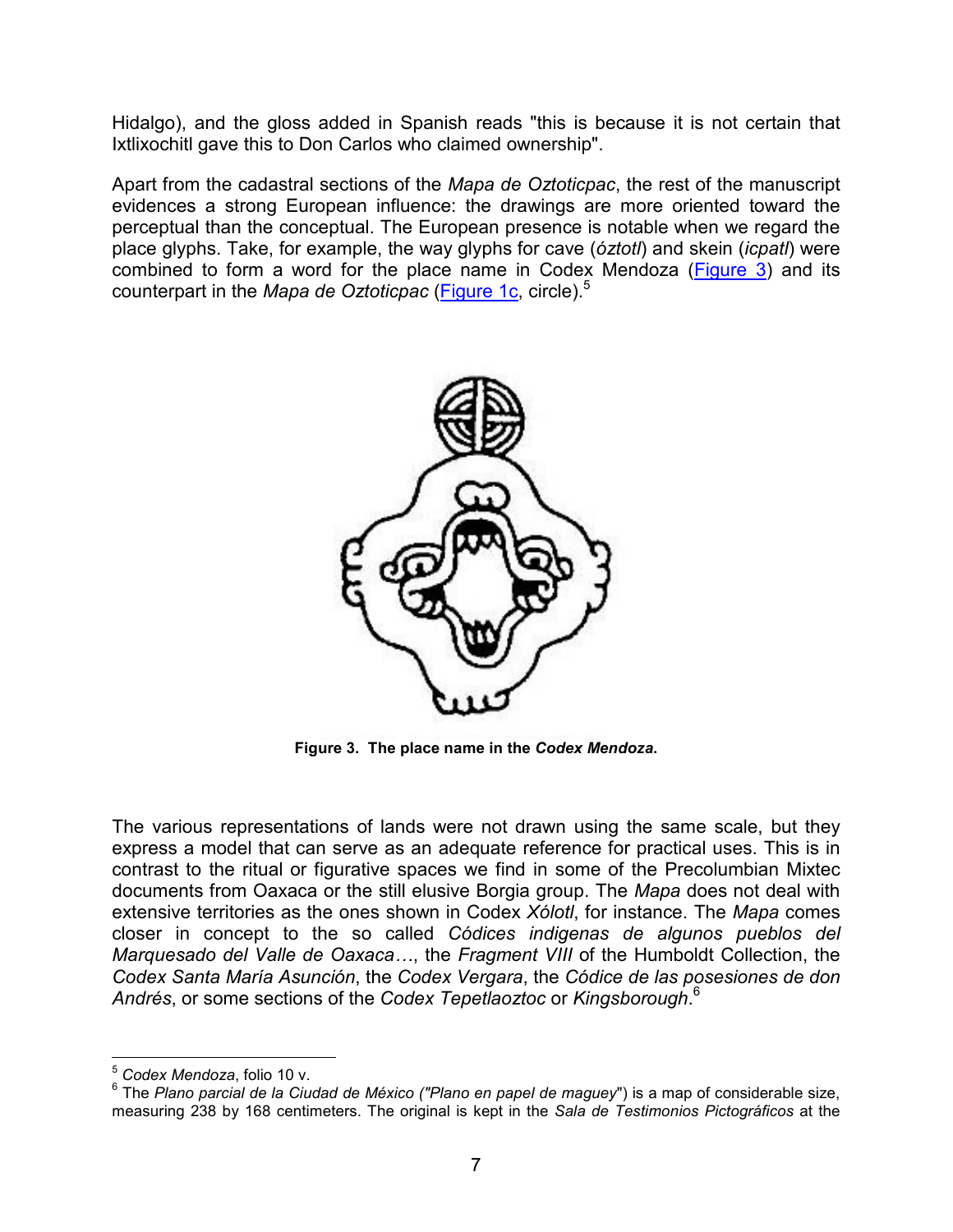The space represented in *Fragment VI* of the Humboldt Collection is considerably reduced and, in general, is closer to the traditional indigenous style particularly in the representation of human figures and onomastic and place glyphs. On the other hand, in both documents we find an architectonic representation which is a strange mix, combining elevations and floor plans which utilize native and European elements.<sup>7</sup>

Although the glyphic representation is relatively simple, interpreting the land measuring system still presents a challenge. It seems to be an old tradition of measuring agricultural plots which continued to be used for some time after the conquest. Needless to say, it was vitally important for the indigenous population to determine exactly the extension of their patrimonial and community lands. Within the Precolumbian system of land tenure, private ownership did not exist. Don Carlos Ometochtli enjoyed the income from certain lands. They were his to work. But he did not "own" them. They were part of a patrimony belonging in common to the Acolhuacan *píllotl* (Indian noble class). When Don Carlos Ometochtli was executed, it was incumbent upon the Acolhuacan nobility to prove ownership. These two documents attempt to define the origin and location of certain property "used" by Don Carlos.

The problem of deciphering the survey system represented in traditional Náhuatl manuscripts has been studied by various scholars.<sup>8</sup> However, we have yet to discover the formulas for converting the traditional system of land measurement into the modern metric system. We are still hoping to find the key of the Native system which could be characterized as "true, easily sustained, austere in its content, slightly redundant, eloquent and accessible to everyone".<sup>9</sup>

What Herbert R. Harvey detected in the *Mapa de Oztoticpac* is still a mystery which he describes in the following way:

What is especially troublesome in deciphering the *Oztoticpac Lands Map* was the fact that two different standard measures were used, the 2.5 m. *quahuiti* and a 1.77 m.(?) *cemmatl*, without any special glyphic warning of the shift and without any modification in

 $\overline{a}$ National Museum of Anthropology. It presents cadastral information but does not use the intricate measurement system found in the documents studied here.

<sup>7</sup> A similar example can be found in the Acolhua *Mapa Quinatzin*. For more information about the combination of Indian and European artistic traits see Donald Robertson, "Domestic Architecture of the Aztec Period: *Mapa Quinatzin" in Del arte. Homenaje a Justino Fernández*, México, Universidad Nacional Autónoma de México, Instituto de Investigaciones Estéticas, 1977, p. 11-18. 8

See the seminal work of Victor Manuel Castillo Farreras, "Unidades nahuas de medida" in *Estudios de Cultura Náhuatl*, no. 10, 1977, p. 147-154. See also Marcos Matías Alonso, *Medidas indígenas de longitud*, México, Centro de Investigaciones y Estudios Superiores en Antropología Social (CIESAS), 1984, (Cuadernos de la Casa Chata, 94); Herbert R. Harvey and Barbara Williams, "Aztec Arithmetic: Positional Notation and Area Calculation" in Science, no. 210, 1980, p. 499-505; Herbert R. Harvey and Pablo Noriega, *Native Mexican Mathematics*, Madison, University of Wisconsin, Department of Anthropology, 1981; Herbert R. Harvey and Barbara Williams, "Decipherment and Some Implications of Aztec Numerical Glyphs" in *Native American Mathematics*, Michael P. Closs (editor), Austin, University of Texas Press, 1986, p. 237-259.

<sup>&</sup>lt;sup>9</sup> Pablo Noriega B.V., "Códice Santa María Asunción. Ejemplo de sistema catastral de origen prehispánico" in *Vértices* (México, Instituto Nacional de Estadística, Geografía e Informática, INEGI), no. 3, September-December, 1993, p. 13.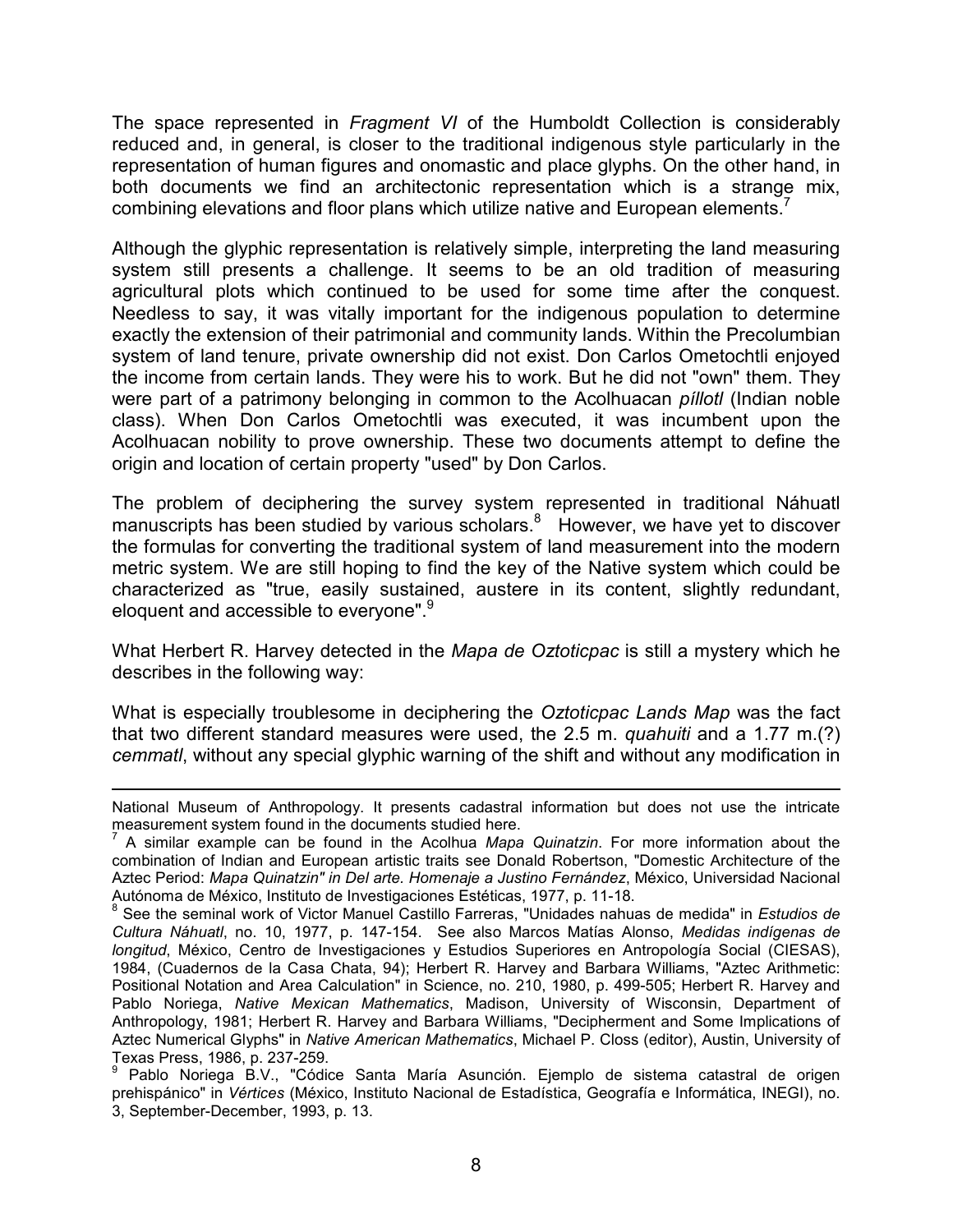<span id="page-8-0"></span>notation. This should serve as a caution in deciphering land documents elsewhere. Eventually, it should be possible to clarify the reasons for preference of one or another or else the rules governing the use of one or the other.<sup>10</sup>

### **Accomplishments**

We conclude this report by mentioning the matters which were particularly enriched after checking the original pictorial manuscript in Washington, D.C. and consulting the Archivo General de la Nación in México City:

—Forms and colors. I gathered a good amount of data on these matters. Cline and Harvey (see "Previous works on the Mapa de Oztoticpac") had a secondary interest in describing forms and colors.

—Place names. Important iconographic details were clarified. This will give me the opportunity to look for the right geographical locations mentioned in the *Mapa*.

—Glosses. The texts in Spanish and Náhuatl were carefully reconstructed and compared with previous translations.

—Don Carlos Ometochtli's trial (June-November 1539). Consulting Archivo General de la Nación, *Ramo Inquisición* (volume II, exp. 10, folios 242-346) provided me with further information on the trial of ill-fated Don Carlos Ometochtli and its consequences in the Acolhuacan and elsewhere. Although the trial deals basically with his religious misdeeds, there are important clues to reconstruct his biography and economic activities in both Indian and Spanish communities.

—Native measuring systems. Despite efforts made during the past months, this is the least known topic to me (and unfortunately is a crucial one). I have already examined the works of modern scholars and noticed their severe disagreements in dealing with native *vis-à-vis* European-Spanish land measuring system -- or systems? I think the problem will not be solved until all available examples be published and thoroughly described and studied. Then we will be able, for the first time, to compare and contrast their cadastral information.

—Photos and copies of related material. The days I spent in the Library of Congress gave me the possibility to acquire good photographic material of the *Mapa* and collect copies of related materials in the Geography and Map as well as the Manuscript Divisions.

As it was stated in the original proposal, El Colegio Mexiquense AC. (The Research Center in Humanities and Social Sciences for the State of México), with the support of the Library of Congress in Washington, D.C., plans to publish a facsimile edition of

 <sup>10</sup> Herbert R. Harvey, "The Oztoticpac Lands Map. A Reexamination" in *Land and Politics in the Valley of México*, H.R. Harvey (editor), Albuquerque, University of New Mexico Press, 1991, p. 163-185.